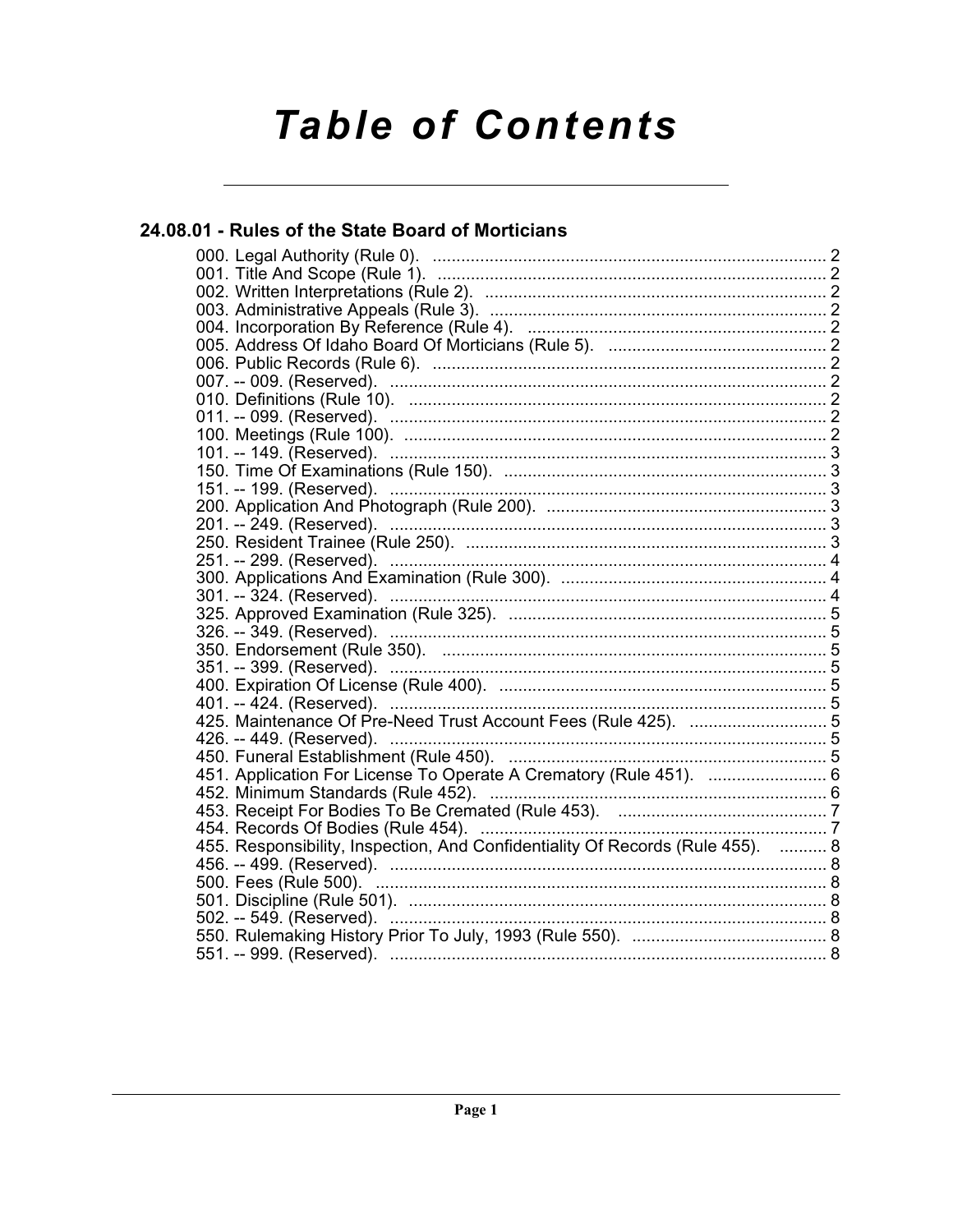#### **IDAPA 24 TITLE 08 CHAPTER 01**

### **24.08.01 - RULES OF THE STATE BOARD OF MORTICIANS**

#### <span id="page-1-1"></span><span id="page-1-0"></span>**000. LEGAL AUTHORITY (RULE 0).**

The following rules have been adopted by the Idaho State Board of Morticians and the Chief, Bureau of Occupational Licenses in accordance with the provisions of Section 54-1106 and 54-1107, Idaho Code.  $(7-1-93)$ 

#### <span id="page-1-2"></span>**001. TITLE AND SCOPE (RULE 1).**

These rules shall be cited as IDAPA 24.08.01, "Rules of the State Board of Morticians." (7-1-93)

### <span id="page-1-3"></span>**002. WRITTEN INTERPRETATIONS (RULE 2).**

The board may have written statements that pertain to the interpretation of the rules of this chapter. Such interpretations, if any, are available for public inspection and copying at cost in the main office of the Bureau of Occupational Licenses. (3-13-02) Occupational Licenses.

#### <span id="page-1-4"></span>**003. ADMINISTRATIVE APPEALS (RULE 3).**

Administrative appeals shall be governed by the Administrative Procedure Act, Title 67, Chapter 52, Idaho Code. (3-13-02)

<span id="page-1-5"></span>**004. INCORPORATION BY REFERENCE (RULE 4).**

These rules do not incorporate by reference any document other than those sections of Idaho Code so referenced. (3-13-02)

### <span id="page-1-6"></span>**005. ADDRESS OF IDAHO BOARD OF MORTICIANS (RULE 5).**

[The office of the Board of Morticians is located within the Bureau of Occupational Licenses, Owyhee Plaza, 1109](mailto:mor@ibol.idaho.gov)  Main Street, Suite 220, Boise, Idaho 83702-5642. The phone number of the Board is (208) 334-3233. The Board's FAX number is (208) 334-3945. The Board's e-mail address is mor@ibol.idaho.gov. The Board's official web site is [at](mailto:mor@ibol.idaho.gov) [http://www.ibol.idaho.gov/mor.htm. \(4-11-06\)](http://www.ibol.idaho.gov/mor.htm)

#### <span id="page-1-7"></span>**006. PUBLIC RECORDS (RULE 6).**

The records associated with the Board of Morticians are subject to the provisions of the Idaho Public Records Act.<br>Title 9. Chapter 3. Idaho Code. (3-13-02) Title 9, Chapter 3, Idaho Code.

### <span id="page-1-8"></span>**007. -- 009. (RESERVED).**

### <span id="page-1-9"></span>**010. DEFINITIONS (RULE 10).**

<span id="page-1-12"></span>**01. Board**. The State Board of Morticians as prescribed in Section 54-1102, Idaho Code. (7-1-93)

**02. Bureau**. The Bureau of Occupational Licenses as prescribed in Sections 54-1106 and 67-2602, Idaho Code. (3-13-02)

**03. Funeral Establishment**. Funeral Establishment means a place of business at a specific street address or location devoted to the embalming and care and preparation for burial or disposal of dead human bodies including all portions of such business premises and all tools, instruments and supplies used in the preparation and embalming of dead human bodies for burial or disposal, and including any chapel or other facility in which funeral or other religious services may be conducted.  $(4-11-06)$ other religious services may be conducted.

**04. Resident Trainee**. The term "Resident Trainee" is defined as a person who is engaged in preparing to become licensed as a mortician or funeral director, and who practices under the direct and immediate personal supervision of a licensed mortician. supervision of a licensed mortician.

### <span id="page-1-10"></span>**011. -- 099. (RESERVED).**

### <span id="page-1-13"></span><span id="page-1-11"></span>**100. MEETINGS (RULE 100).**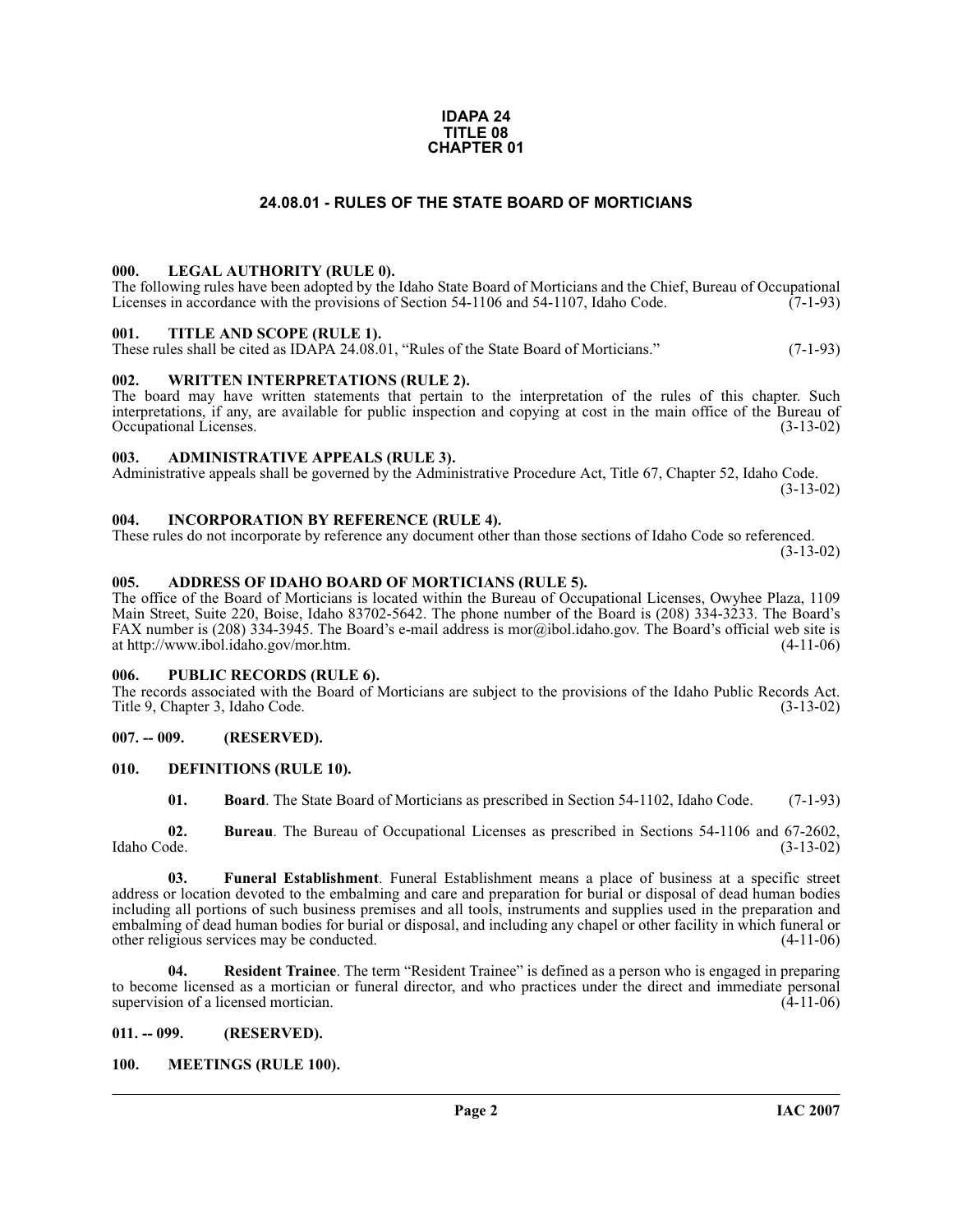## **Bureau of Occupational Licenses**

The board shall hold meetings no less than annually at such times and places as determined by the board. The annual election of chairman will be held during the first meeting of each fiscal year. The chairman of the board shall preside at all meetings, appoint all committees, and perform all the functions incidental to the office of chairman. (4-11-06)

### <span id="page-2-0"></span>**101. -- 149. (RESERVED).**

### <span id="page-2-11"></span><span id="page-2-1"></span>**150. TIME OF EXAMINATIONS (RULE 150).**

Examinations will be held no less than semi-annually at such times or places as the Board may determine. (4-11-06)

### <span id="page-2-2"></span>**151. -- 199. (RESERVED).**

### <span id="page-2-6"></span><span id="page-2-3"></span>**200. APPLICATION AND PHOTOGRAPH (RULE 200).**

Application must be postmarked sixty (60) days prior to the date of examination, and must be accompanied by an unmounted passport photograph of the applicant, taken within three (3) months preceding the date of application.

(3-13-02)

### <span id="page-2-4"></span>**201. -- 249. (RESERVED).**

### <span id="page-2-8"></span><span id="page-2-5"></span>**250. RESIDENT TRAINEE (RULE 250).**

**01. Definition**. The term "Resident Trainee" as herein used is a person who is engaged in learning the practice of embalming and/or the profession of mortuary arts and sciences. Training shall be understood to mean diligent attention to the subject matter in the course of regular and full-time paid employment. Full-time employment shall mean a minimum of thirty-six (36) hours per week for fifty (50) weeks per year within the mortuary where the sponsoring resident mortician is practicing. It shall be further required that at least three-fourths (3/4) of the training period consists of a sponsoring licensed mortician instructing and demonstrating practices and procedures to increase knowledge of the service performed by a mortician or a funeral director as defined in Chapter 11, Title 54, Idaho Code. A Resident Trainee shall not sign a death certificate as provided under Idaho law. For the balance of the required hours it would be the responsibility of the sponsoring mortician, or his licensed appointee, to be immediately available for consultation with the trainee. All training must be served in the state of Idaho. (4-11-06)

<span id="page-2-10"></span>**02. Sponsoring Mortician**. A practicing mortician within the state of Idaho who is duly registered as such with the Bureau and assumes responsibility for the proper supervision and instruction of a "Resident Trainee."  $(4-11-06)$ 

<span id="page-2-7"></span>**03. Eligibility to Be Licensed**. No person shall be eligible to be licensed as a "Resident Trainee" who has practiced as a resident trainee or apprentice for a total cumulative period of more than two (2) years in the state of Idaho. For purposes of accounting for total cumulative training as a "Resident Trainee" the sponsoring mortician is required to notify the bureau at the beginning and termination of the training period. When a "Resident Trainee" has completed training, qualification for licensure as a licensed "Mortician" or "Funeral Director must be completed within the following three (3) year period or said trainee must show good reason for further delay. (4-11-06) within the following three  $(3)$  year period or said trainee must show good reason for further delay.

<span id="page-2-9"></span>

| -04. | <b>Resident Trainee Applicants to Qualify.</b> | $(7-1-93)$ |
|------|------------------------------------------------|------------|
| а.   | Must be a least eighteen (18) years of age.    | $(7-1-93)$ |
| b.   | Must be of good moral character.               | $(7-1-93)$ |

**c.** Must have graduated from an accredited high school or have received an equivalent education as ed by the standards set and established by the state board of education. (7-1-93) determined by the standards set and established by the state board of education.

**d.** A photo as specified in Section 200 above. (3-13-02)

**e.** The effective date of the resident training shall be determined by the board at its next meeting. In no case shall it be prior to the date the application, together with the required fees, are received in the office of the Bureau. (4-11-06)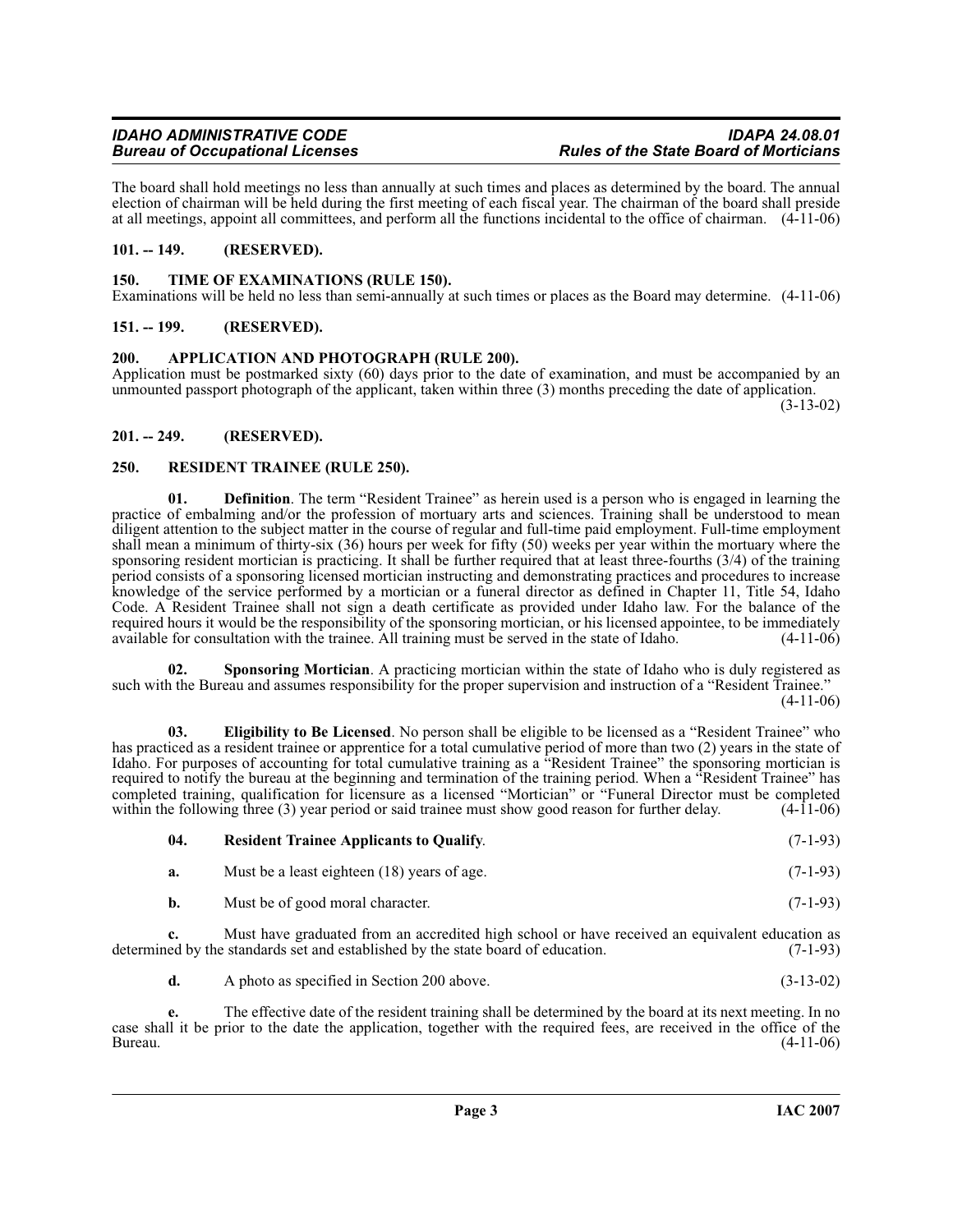**f.** Resident training must be served under the direction of a qualified full time resident mortician and practicing in Idaho. (4-11-06) licensed and practicing in Idaho.

Applicants pursuing a mortician license must complete resident training affidavits showing time<br>er of bodies embalmed. (4-11-06) served, the number of bodies embalmed.

**h.** Applicants pursuing a funeral director license must complete resident training affidavits of ng and/or providing assistance in twenty-five (25) funerals under supervision. (4-11-06) conducting and/or providing assistance in twenty-five  $(25)$  funerals under supervision.

<span id="page-3-7"></span>**05. Interruption in Training**. An interruption in training of sixty (60) days or more constitutes on of training. (7-1-93) termination of training.

### <span id="page-3-0"></span>**251. -- 299. (RESERVED).**

### <span id="page-3-4"></span><span id="page-3-1"></span>**300. APPLICATIONS AND EXAMINATION (RULE 300).**

In order to be admitted to the examination, the applicant must submit a completed application on forms provided by the bureau and provide all requested documentation including proof of having completed the training period as prescribed by law and these rules, and meet the specific requirements for license as set forth in Section 54-1109 of the Idaho Code as follows: (4-11-06)

<span id="page-3-3"></span>**01.** Age. Applicant must have attained the age of twenty-one (21) years by the time of examination.

(7-1-93)

### <span id="page-3-9"></span><span id="page-3-8"></span>**02. Moral Character**. Must be of good moral character. (7-1-93)

**03. Mortician Educational Requirements**. Applicants for a mortician license must have completed and received credit for at least sixty (60) semester hours or ninety (90) quarter hours instruction in a duly accredited college or university and has obtained at least a C grade average for all courses of instruction; provided, however, at least three-fourths (3/4) of all such credits must be for courses in fields of liberal arts, business or science directly relating to the knowledge required to successfully compete in the field of mortuary science. In questionable cases the decision of the board shall be final. These requirements shall be in addition to and not considered a part of the completion of and graduation from a mortuary college accredited by the American Board of Funeral Service Education that includes an embalming course of study. (4-11-06)

<span id="page-3-6"></span>**04. Funeral Director Educational Requirements**. Applicants for a funeral director license must have completed and received at least sixty (60) semester hours' or ninety (90) quarter-hours' instruction from a duly accredited college or university and has obtained at least a C grade average for all courses of instruction; provided, however, at least three-fourths (3/4) of all such credits must be for courses in the fields of liberal arts, business or science as defined and specified by the board. These requirements shall be in addition to completion of at least fifteen (15) semester credit hours or the equivalent from a mortuary college accredited by the American board of funeral service education, inc., or such credits as are otherwise approved by the board, with course of study to include business law, psychology, sociology, funeral service counseling, funeral service management and other classes that relate to conducting funeral business. (4-11-06)

<span id="page-3-10"></span><span id="page-3-5"></span>**05. Photo**. A photo as specified in Section 200 of these rules. (4-11-06)

**06. Completion of One Year as a Resident Trainee**. Must have served one (1) year as required by statute as a resident trainee and receive certification from a sponsoring mortician in Idaho. (4-11-06)

**a.** Trainees pursuing licensure as a mortician must document having assisted in embalming at least ive (25) dead human bodies under the supervision of a sponsoring mortician. (4-11-06) twenty-five (25) dead human bodies under the supervision of a sponsoring mortician.

**b.** Applicants pursuing licensure as a funeral director must document having assisted in making at least twenty-five  $(25)$  funeral arrangements and in conducting twenty-five  $(25)$  funerals under the supervision of a sponsoring mortician.  $(4-11-06)$ sponsoring mortician.

### <span id="page-3-2"></span>**301. -- 324. (RESERVED).**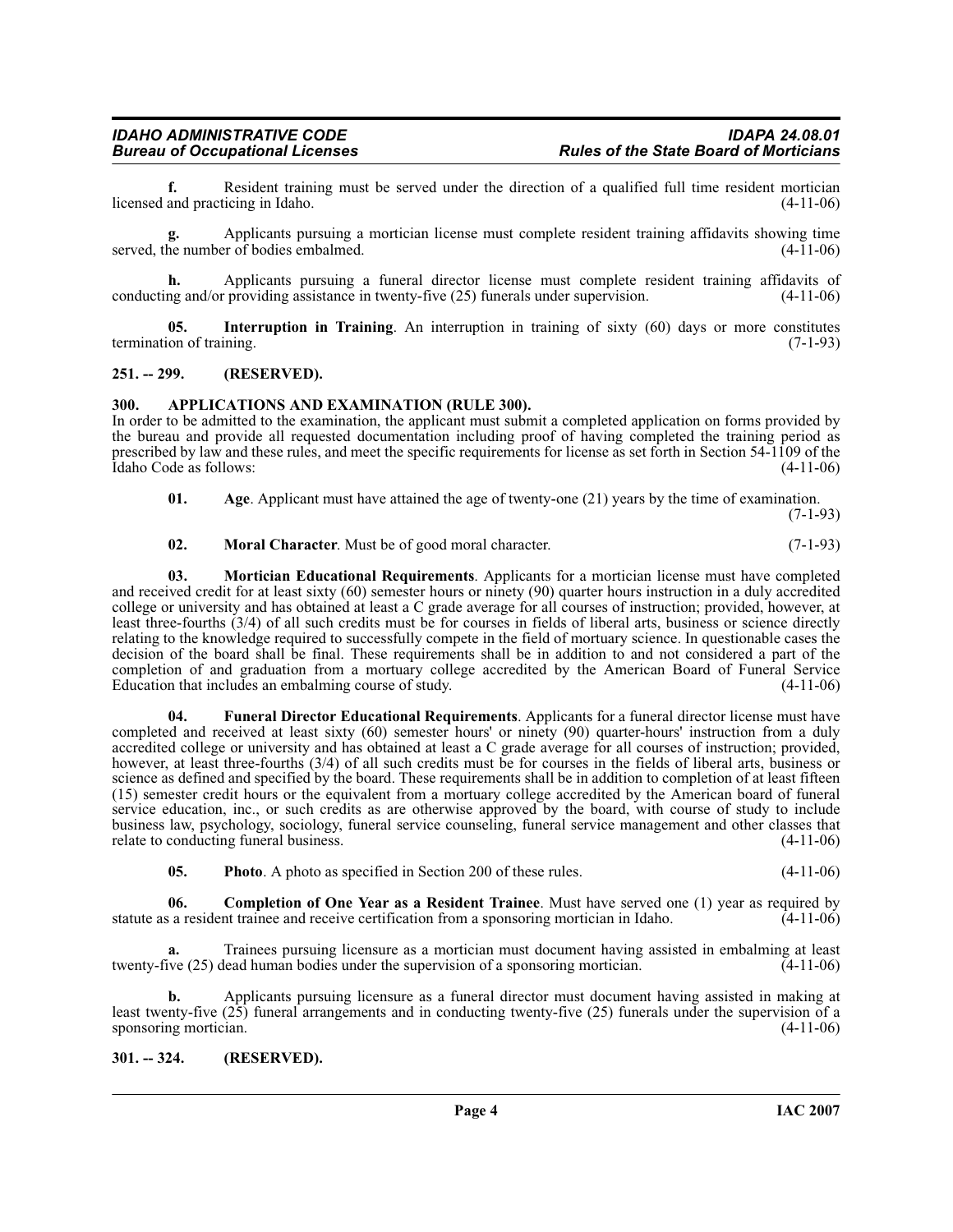<span id="page-4-9"></span><span id="page-4-0"></span>**325. APPROVED EXAMINATION (RULE 325).**

**b.** The examination of the laws and rules of the state of Idaho relating to the care, disinfection, tion, burial, transportation, or other final disposition of human remains; and (3-16-04) preservation, burial, transportation, or other final disposition of human remains; and

Applicants for licensure shall successfully pass the examinations set forth below.  $(3-16-04)$ 

**c.** The examination of the rules of the Department of Health and Welfare relating to infectious and quarantine. (3-16-04) diseases and quarantine.

**02. Funeral Director**. The funeral director examination shall consist of: (3-16-04)

**a.** The Arts section of the International Conference of Funeral Service Examination Board's National Board Examination; and (3-16-04)

**b.** The examination of the laws and rules of the state of Idaho relating to the care, disinfection, ion, burial, transportation, or other final disposition of human remains; and (3-16-04) preservation, burial, transportation, or other final disposition of human remains; and

**c.** The examination of the rules of the Idaho Department of Health and Welfare relating to infectious and quarantine. (3-16-04) diseases and quarantine.

<span id="page-4-14"></span>**03. Grading**. The required average grade to pass the examination is seventy-five percent (75%). Provided further, that where the applicant has a score of less than seventy percent (70%) in one (1) or more subjects, such applicant shall not be passed, notwithstanding that his average mark may be higher than seventy-five percent (75%), however, should the applicant apply for reexamination he may, by board approval, be required to retake only that portion of the examination which he failed in previous examination.

### <span id="page-4-1"></span>**326. -- 349. (RESERVED).**

### <span id="page-4-11"></span><span id="page-4-2"></span>**350. ENDORSEMENT (RULE 350).**

Refer to Section 54-1109(3) and (4), Idaho Code.  $(3-16-04)$ 

### <span id="page-4-3"></span>**351. -- 399. (RESERVED).**

### <span id="page-4-12"></span><span id="page-4-4"></span>**400. EXPIRATION OF LICENSE (RULE 400).**

All licenses shall expire each year and will be cancelled if not renewed by payment of the required fee before the birthdate of the license holder. There will be no grace period. (3-16-04) birthdate of the license holder. There will be no grace period.

### <span id="page-4-5"></span>**401. -- 424. (RESERVED).**

### <span id="page-4-15"></span><span id="page-4-6"></span>**425. MAINTENANCE OF PRE-NEED TRUST ACCOUNT FEES (RULE 425).**

Maintenance of pre-need trust accounts fee. Pursuant to Section 54-1134 D, Idaho Code, a fee not to exceed ten percent (10%) of the annual earned interest income may be charged for maintenance of pre-need trust accounts. (4-11-06)

### <span id="page-4-7"></span>**426. -- 449. (RESERVED).**

### <span id="page-4-13"></span><span id="page-4-8"></span>**450. FUNERAL ESTABLISHMENT (RULE 450).**

<span id="page-4-10"></span>**01. Branch or Satellite Facility**. A newly licensed establishment operated as a branch or satellite facility must meet the same requirement for licensure as if it were operated independently. It will be required to provide an operating room and necessary equipment for embalming, a display room for caskets, a chapel where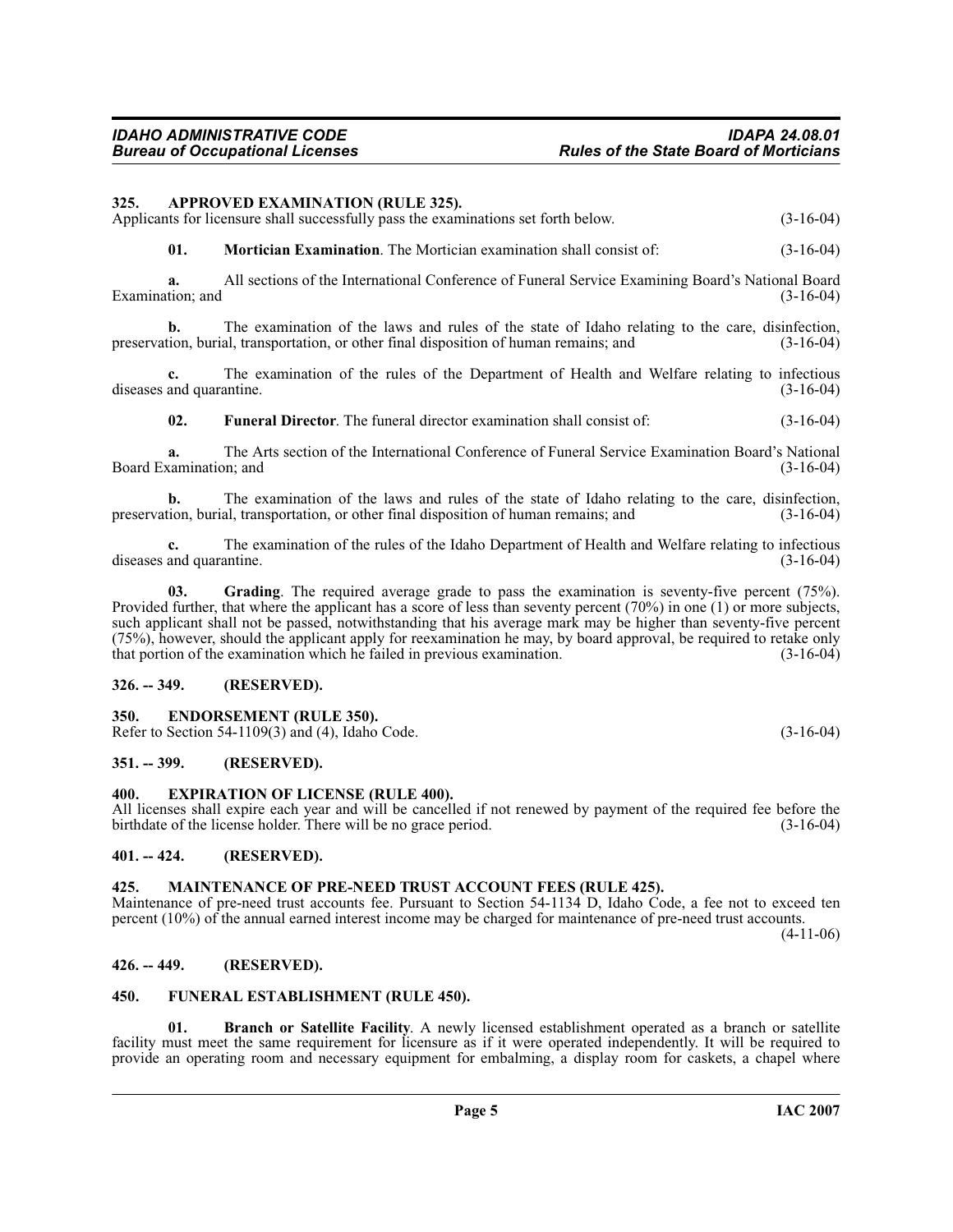funeral or other religious ceremonies may be held and a room for viewing and visitation. (7-1-93)

<span id="page-5-3"></span>**02.** Change in Ownership or Location. Any change in the ownership or location of a funeral ment shall constitute a new funeral establishment for the purposes of licensure. (7-1-93) establishment shall constitute a new funeral establishment for the purposes of licensure.

**03. Funeral Firm**. Every funeral firm in the state of Idaho and/or licensee thereof shall give or cause to be given to the person or persons making funeral arrangements or arranging for the disposition of the dead human body at the time of said arrangements and prior to rendering that service or providing that merchandise, a written statement showing to the extent then known the following: (7-1-93)

<span id="page-5-8"></span>**a.** The price of the service that the person or persons have selected and what is included therein. (7-1-93)

**b.** The prices of each of the supplementary items of service and/or merchandise requested. (7-1-93)

**c.** The amount involved for each of the items for which the firm will advance monies as an odation for the family. (7-1-93) accommodation for the family.

**d.** The method of payment. (7-1-93)

**e.** If the quoted price includes a basic component of a funeral or a part thereof which is not desired, (7-1-93) then a credit thereof should be granted.

### <span id="page-5-2"></span><span id="page-5-0"></span>**451. APPLICATION FOR LICENSE TO OPERATE A CREMATORY (RULE 451).**

**01. Contents of Application**. Each applicant for a license to operate a crematory in Idaho shall supply aho Board of Morticians the following information: (3-16-04) to the Idaho Board of Morticians the following information:

<span id="page-5-4"></span>

| а. | Name and address of corporation or firm; and | $(3-16-04)$ |
|----|----------------------------------------------|-------------|
| b. | Number of retorts; and                       | $(3-16-04)$ |
| c. | Signature of applicant; and                  | $(3-16-04)$ |
| d. | Date of signature.                           | $(3-16-04)$ |

<span id="page-5-7"></span>**02.** Forms Issued by the Board. The required "Application for License to Operate a Crematory" will in blank and be made available to applicants by the Board. (3-16-04) be issued in blank and be made available to applicants by the Board.

<span id="page-5-6"></span>**03. Equipment Listing, Drawing Approval and Air Quality Standards**. As a part of the initial on for licensure, the applicant must submit the following to the Board: (3-16-04) application for licensure, the applicant must submit the following to the Board:

**a.** Detailed information regarding the retort specifically documenting that the retort and nying equipment is listed by an approved testing agency as listed in the Uniform Fire Code:  $(3-16-04)$ accompanying equipment is listed by an approved testing agency as listed in the Uniform Fire Code;

**b.** One (1) set of blueprints for the proposed new construction or remodeling where the retort is to be located. The blueprints must be approved by the local building department as being in compliance with applicable building codes and ordinances; and  $(3-16-04)$ 

**c.** A copy of the permit issued by the Department of Environmental Quality indicating compliance with air quality standards.

### <span id="page-5-5"></span><span id="page-5-1"></span>**452. MINIMUM STANDARDS (RULE 452).**

<span id="page-5-9"></span>**01. Reasonable Sanitation and Safety Required**. In the interest of the protection of the public welfare, no license will be issued on an application to operate a funeral establishment or crematory unless it is apparent that the establishment or crematory can and will be operated in a reasonably sanitary and safe manner.

(4-11-06)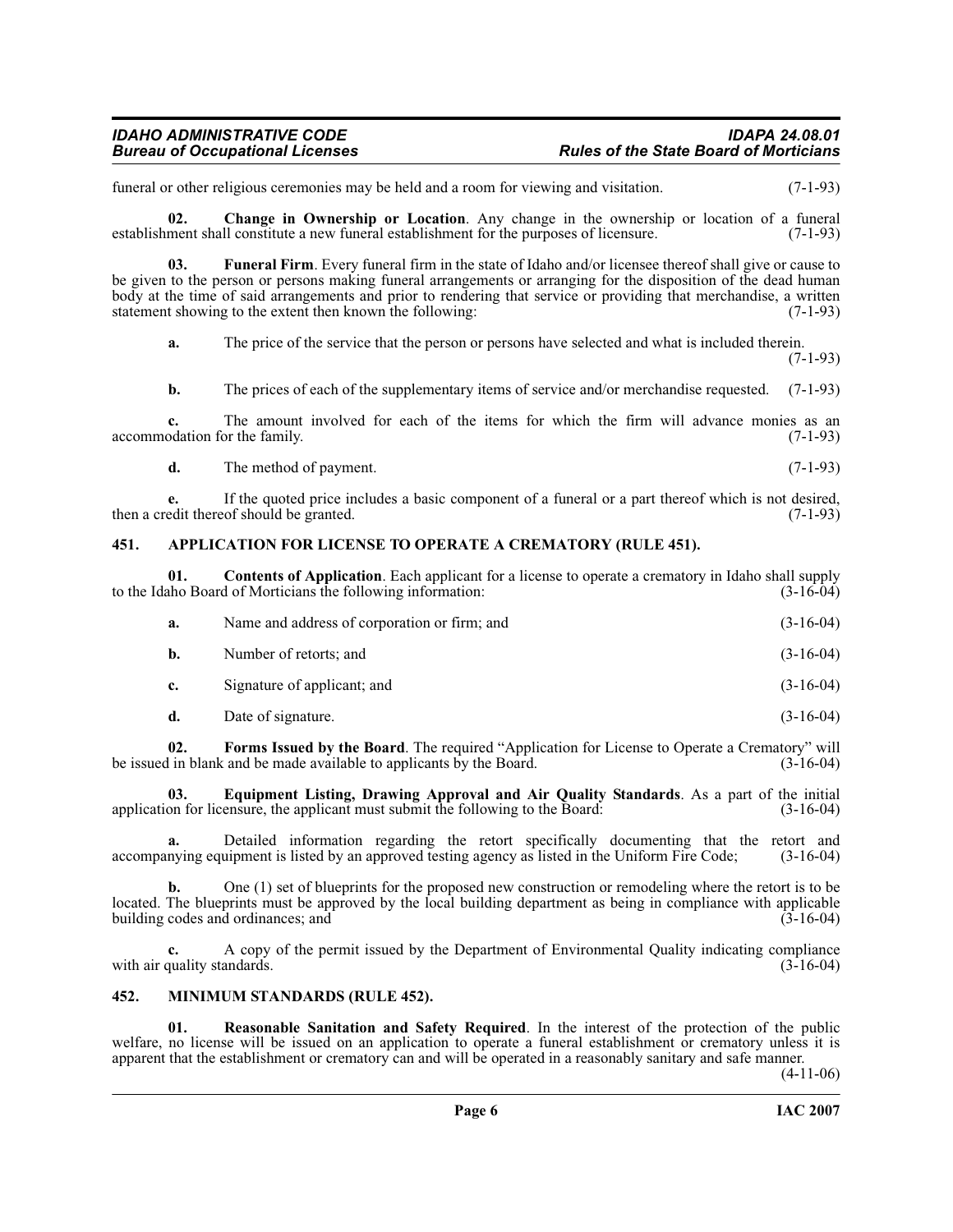<span id="page-6-9"></span>**02. Reduction of Cremated Remains**. No crematory will be licensed or operated unless it is capable of reducing human remains to cremains containing not more than five percent (5%) of the weight of the body<br>(3-16-04) immediately after death. immediately after death.

<span id="page-6-4"></span>**03. Delay Before Cremation**. No dead human body, regardless of cause of death, is to be cremated, nor is actual cremation of such a body to be commenced, unless the county coroner in the county in which the death occurred gives his written authorization to cremate the body.  $(3-16-04)$ occurred gives his written authorization to cremate the body.

**Embalming**. If a dead human body is to be held longer than twenty-four (24) hours prior to burial, cremation, or other disposition, the body must be either embalmed or refrigerated at thirty-six degrees Fahrenheit (36F) or less until buried, cremated, or otherwise disposed of. (4-11-06)  $(36F)$  or less until buried, cremated, or otherwise disposed of.

<span id="page-6-5"></span><span id="page-6-2"></span>**05. Casket Not Necessary**. It is not necessary for the body to be in a casket for cremation to take place. (3-16-04)

**a.** This is not to be construed to mean that the crematory must cremate without a casket; and (3-16-04)

**b.** It will not prevent the operators from developing their own internal requirements for aesthetic or reasons.  $(3-16-04)$ sanitary reasons.

### <span id="page-6-7"></span><span id="page-6-0"></span>**453. RECEIPT FOR BODIES TO BE CREMATED (RULE 453).**

The following must be performed by the operator of a crematory upon receipt of a human body for cremation:

(3-16-04)

**01. Provide a Receipt**. A receipt must be delivered to the licensed mortician or funeral director, his another person who delivers such body to the crematory. (3-16-04) agent, or another person who delivers such body to the crematory.

<span id="page-6-6"></span>

| 02. | <b>Contents of Receipt.</b> The receipt must show:    | $(3-16-04)$ |
|-----|-------------------------------------------------------|-------------|
| a.  | The name of the decedent whose body was received; and | $(3-16-04)$ |
| b.  | The date on which that body was received; and         | $(3-16-04)$ |
| c.  | The place where that body was received; and           | $(3-16-04)$ |

**d.** The name and address of the funeral establishment from whom that body was received; and (3-16-04)

**e.** The name and address of the person, or the names and addresses of the persons, if more than one actually delivers the body. (3-16-04)  $(1)$ , who actually delivers the body.

### <span id="page-6-8"></span><span id="page-6-1"></span>**454. RECORDS OF BODIES (RULE 454).**

**01.** Content of Record. Each funeral establishment and crematory must maintain a record of each remation, or other disposition of human remains, disclosing: (4-11-06) burial, cremation, or other disposition of human remains, disclosing:

<span id="page-6-3"></span>

| a. | The name of the decedent; and | $(4-11-06)$ |
|----|-------------------------------|-------------|
|----|-------------------------------|-------------|

**b.** The name and address of the person, or names and addresses of the persons if more than one (1), authorizing the burial, cremation, or other disposition of that body; and (4-11-06) **c.** A statement as to whether or not the body was embalmed; and  $(3-16-04)$ **d.** The date of the burial, cremation, or other disposition of that body; and  $(4-11-06)$ 

**e.** The subsequent disposal of any cremated remains. (4-11-06)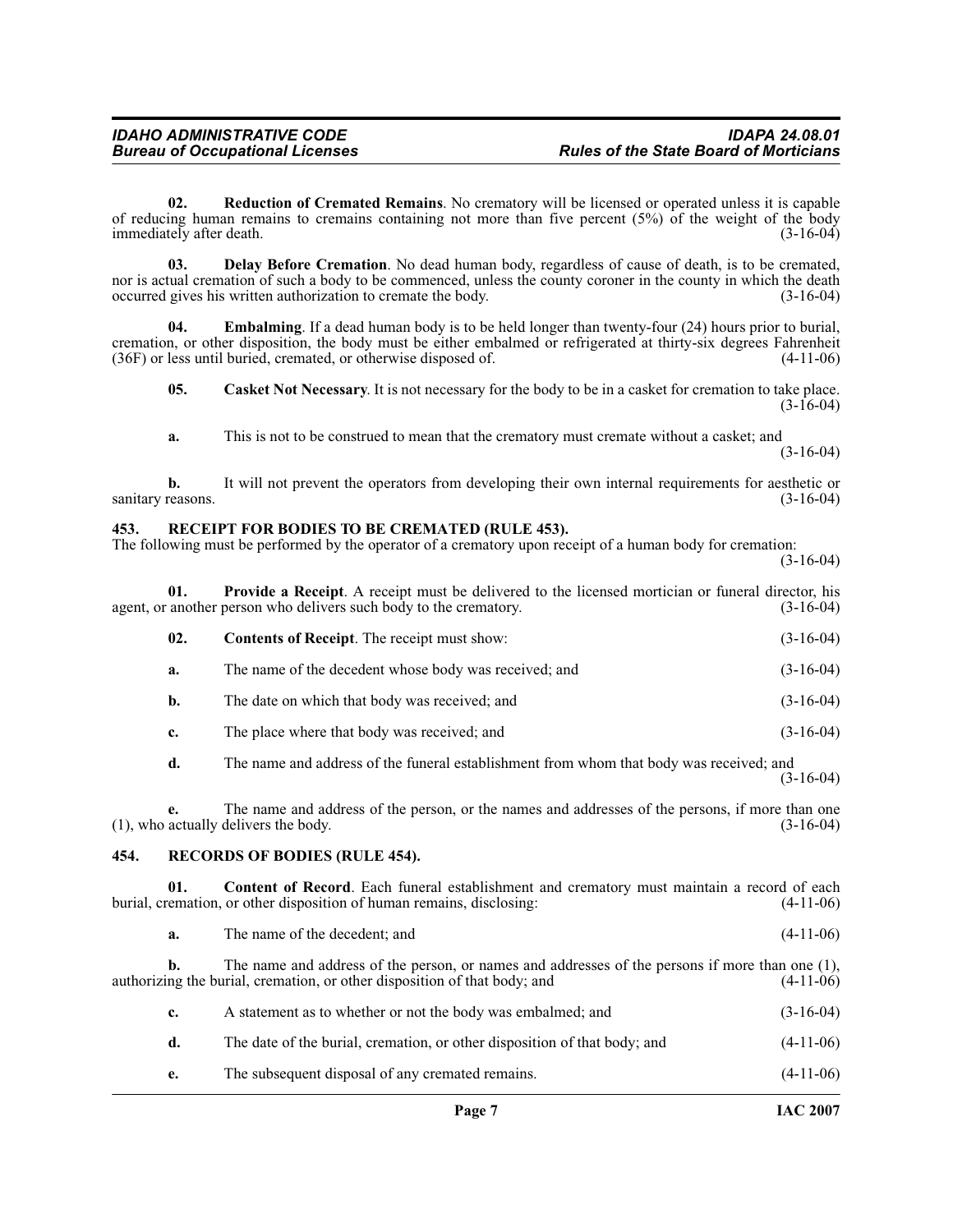### <span id="page-7-17"></span><span id="page-7-0"></span>**455. RESPONSIBILITY, INSPECTION, AND CONFIDENTIALITY OF RECORDS (RULE 455).**

**01. Responsibility for Record**. Records regarding the burial, cremation, and other disposition of human bodies must be made as soon as reasonably possible after the burial, cremation, or other disposition and must be dated and signed by the licensed mortician who supervised or was otherwise directly responsible for the burial, cremation, or other disposition. (4-11-06) cremation, or other disposition.

**02. Inspection of Records**. Records regarding the receipt, burial, cremation, and other disposition of human bodies must be maintained at the funeral establishment and crematory and be open for inspection at any reasonable time by the Board or its designated representatives. (4-11-06) reasonable time by the Board or its designated representatives.

**03. Confidentiality of Records**. Any disclosure of information obtained by the Board in connection with licensure activities and records of funerals or cremations must comply with Idaho Public Records Act 9-337 et seq., Idaho Code. (4-11-06)

<span id="page-7-1"></span>**456. -- 499. (RESERVED).**

### <span id="page-7-2"></span>**500. FEES (RULE 500).**

<span id="page-7-13"></span><span id="page-7-12"></span><span id="page-7-11"></span>**01. Funeral Director**. Funeral director - eighty-five dollars (\$85). (3-13-02)

**02. Funeral Establishment**. Funeral establishment - one hundred twenty-five dollars (\$125) (original license/annual renewal).

**03.** Crematory Establishment. Crematory establishment - two hundred dollars (\$200) (original nnual renewal). (3-16-04) license/annual renewal).

<span id="page-7-14"></span><span id="page-7-9"></span>**04. Mortician.** Mortician - eighty-five dollars (\$85) (original license/annual renewal). (3-13-02)

<span id="page-7-16"></span>**05. Resident Trainee**. Resident trainee - fifty dollars (\$50) (original license/annual renewal).(4-11-06)

<span id="page-7-15"></span><span id="page-7-7"></span>**06. Application Fee**. Application fee - one hundred dollars (\$100). (3-13-02)

**07.** Certificate of Authority. Certificate of Authority - fifty dollars (\$50) (original certificate/annual renewal).  $(3-13-02)$ renewal).  $(3-13-02)$ 

**08. Application for Reinstatement**. Application for reinstatement within five (5) years - twenty-five dollars (\$25) reinstatement fee and annual renewal fees for back years (Reference Section 67-2614, Idaho Code).  $(7-1-93)$ 

### <span id="page-7-10"></span><span id="page-7-3"></span>**501. DISCIPLINE (RULE 501).**

<span id="page-7-8"></span>**01.** Civil Fine. The Board may impose a civil fine not to exceed one thousand dollars (\$1,000) upon a mortician for each violation of Section 54-1116, Idaho Code. (3-18-99) licensed mortician for each violation of Section  $\overline{5}4$ -1116, Idaho Code.

**02. Costs and Fees**. The Board may order a licensed mortician to pay the costs and fees incurred by the Board in the investigation or prosecution of the licensee for violation of Section 54-1116, Idaho Code. (3-18-99)

### <span id="page-7-4"></span>**502. -- 549. (RESERVED).**

### <span id="page-7-5"></span>**550. RULEMAKING HISTORY PRIOR TO JULY, 1993 (RULE 550).**

Changes and additions to the Rules of the Idaho Board of Morticians - adopted to be effective February 1, 1976. Changes and additions to the Rules of the Idaho Board of Morticians - adopted March 29, 1993, and effective April  $19, 1993.$  (7-1-93)

<span id="page-7-6"></span>**551. -- 999. (RESERVED).**